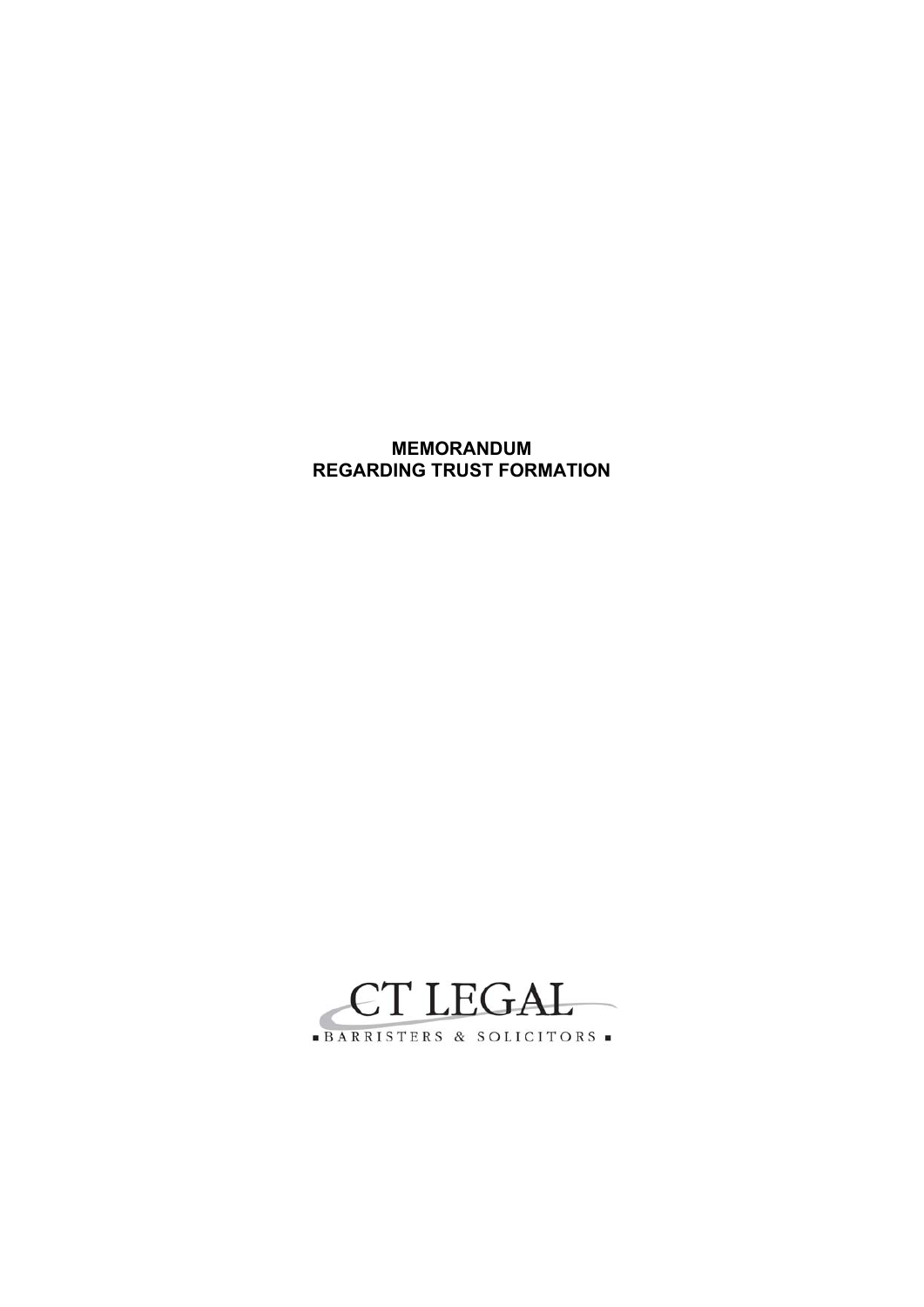### **1. WHAT IS A TRUST?**

A trust comes into existence when individuals wishing to create the trust (called the settlors) transfer ownership of assets to the trustees to be held on trust for certain persons (called the beneficiaries).

The trustees own and manage those assets for the benefit of the beneficiaries of the trust and will be guided by the terms of the trust deed.

Normally, both of you, and at least one independent trustee, hold the assets of the trust as trustees for the beneficiaries you nominate. All or any of these beneficiaries could benefit as to income and capital from the trust during the term of the trust.

On the eventual winding up of the trust the trust assets are distributed in accordance with the formula incorporated into the trust deed, or any other directions that you have given.

### **2. A TRUST CAN:**

- (a) provide the settlors with a convenient vehicle through which to distribute their wealth to children and grandchildren;
- (b) guard against potential business claims and/or director's liability;
- (c) protect against possible future problems with creditors;
- (d) make sure that assets earmarked for children do not get caught up in relationship property disputes with their husbands, wives or de facto partners;
- (e) in a preliminary way, just move your assets out of harm's way as far as the possibility exists of death duty coming back; and
- (f) possibly have benefits in relation to the New Zealand Superannuation Surcharge and Residential Care Subsidy means tests, although there is no guarantee of this.

### **3. BENEFITS OF A FAMILY TRUST**

One of the main advantages of using a trust is that it has a separate existence distinct from yourselves. This makes it effective as an independent holder of assets of which you wish to divest yourselves.

- **3.1 Divestment of Assets:** Most benefits of a trust flow from the separation of beneficial and legal ownership. While you may continue to benefit from the assets as beneficiaries of the trust, legal ownership of those assets will rest with the trustees. As a result:
	- (a) those assets may be protected against claims by your creditors, provided the trust has been established properly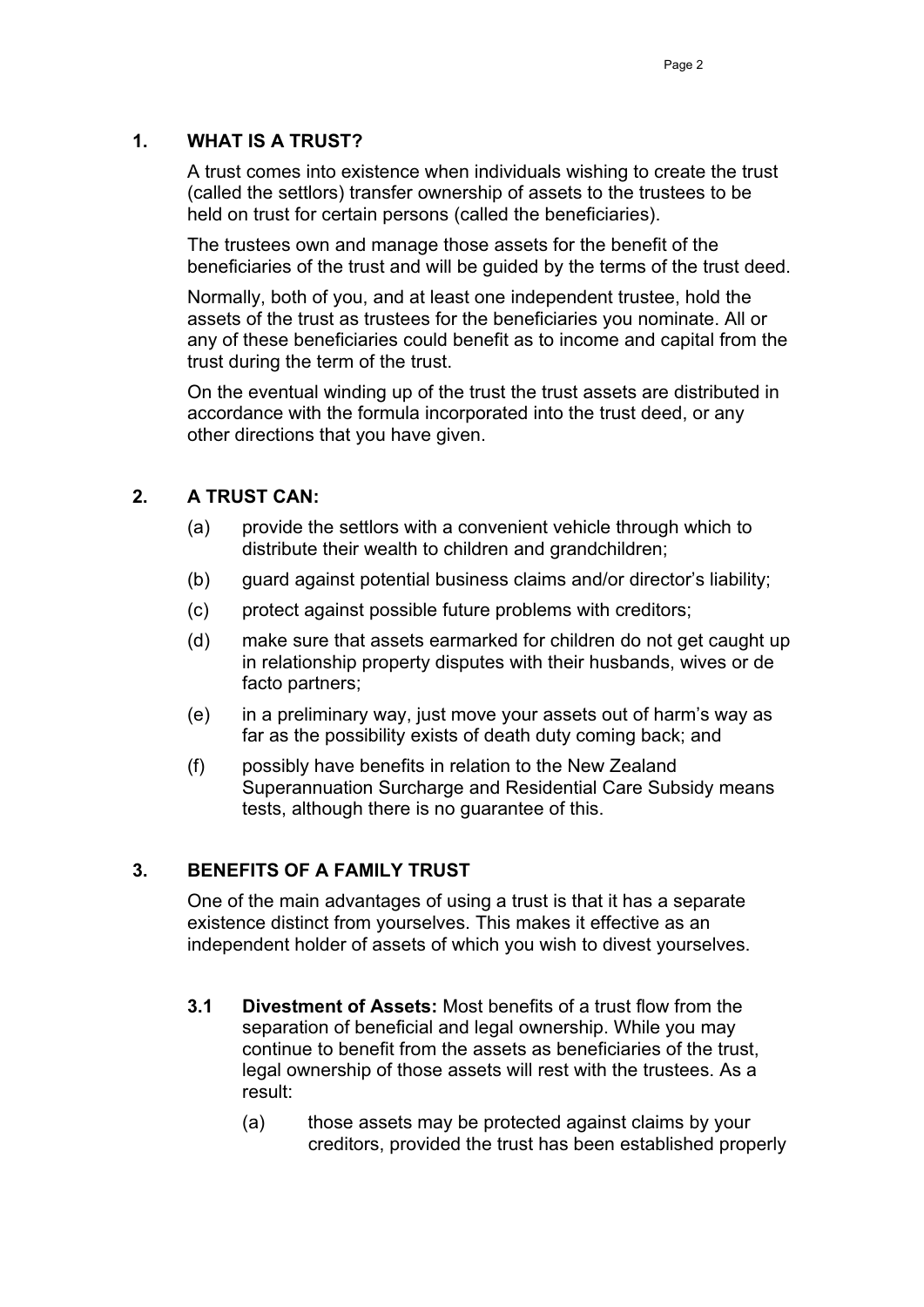without the primary intention of defeating creditors' claims against you;

- (b) those assets may no longer be taken into account in calculating your personal entitlements to certain benefits and subsidies that are asset-tested; and
- (c) those assets will not form part of your personal estates on your deaths, and so may not be assessed for death duty, if this duty is reintroduced in its previous form.
- **3.2 Advantages of Trust over Wills:** The advantages of using a trust over a will for distributing wealth are:
	- (a) the trust may continue after your deaths;
	- (b) distributions may not be contested in the same way that gifts under a will may be challenged under the Family Protection Act 1955; and
	- (c) trusts can be a useful way of providing for future generations.

# **4. OTHER CONSIDERATIONS**

- **4.1 Reasons for Establishing Trust:** You must not establish a trust with the primary purpose of achieving the benefits that flow from the divestment of your assets (noted above). These benefits must, at best, be only incidental to your main purpose for setting up a trust. This is because certain legislation prohibits you from transferring your assets to a third party (such as a trust) in order to:
	- (a) defeat creditors;
	- (b) defeat spouse's claims;
	- (b) avoid asset or means tests; or
	- (c) avoid or reduce your liability to pay taxes and duties.
- **4.2 Trusts and Companies Compared:** A family trust is generally considered to be a better independent owner of assets for the purposes outlined above than a family company, because:
	- (a) the trust is confidential to you and the trustees (of which each of you can be one); and
	- (b) it also has much more flexibility as far as the underlying ownership of the assets is concerned.

In a company, the shareholders are a matter of public record and changing shareholders requires a transfer of shares. It is possible to use a nominee owner of shares, but that adds another layer of complexity.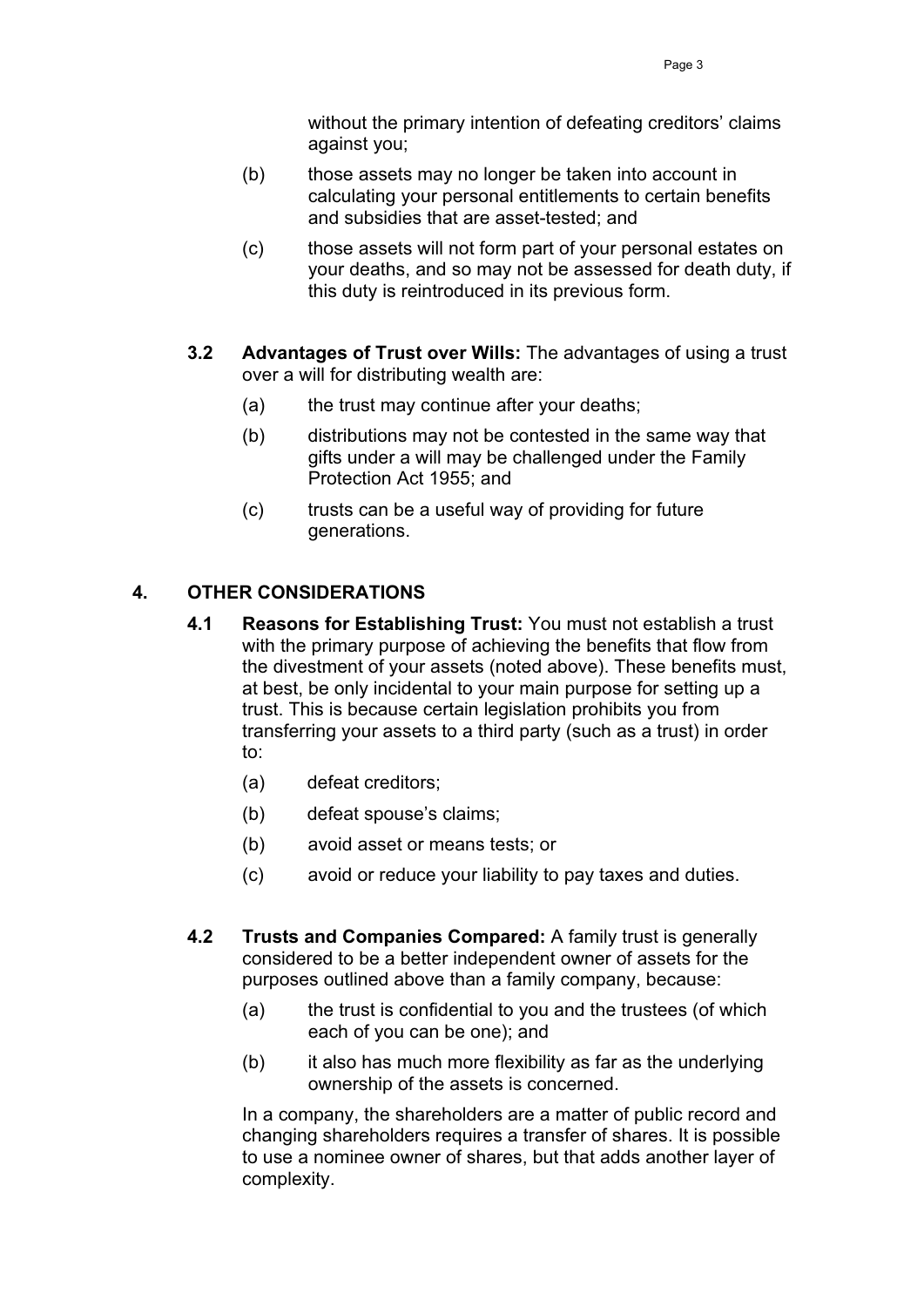In a trust, both of you, or the survivor of you, can change the beneficiaries so that at the end of the day legal ownership of the trust assets is quite flexible.

**4.3 Disadvantages of a Family Trust:** There is no advantage in having a family trust if you do not need one. Your particular situation will need to be analysed to see if a trust is beneficial for family, asset protection and tax reasons.

Some of the disadvantages of trusts are as follows:

- (a) assets transferred to a trust are no longer your assets, which means that you cannot deal with these assets as your own — you will have surrendered personal ownership and control over those assets to the trust;
- (b) the trustees must manage the trust's assets prudently for the beneficiaries and carry out the terms of the trust deed — they may be personally accountable to the beneficiaries if they fail to do this;
- (c) the trustees need to agree on any decisions about the management of the trust's assets and the distribution of any income from the trust — this means that the trustees, including any independent trustees, must concur on decisions made for the trust;
- (d) setting up and maintaining a trust costs money these costs will depend on the complexity of your particular situation;
- (e) you will need to have separate records and accounts for the trust, in addition to any records you have for your personal assets and business dealings; and
- (f) the ongoing administration of a trust may require the services of a lawyer, accountant or financial adviser — if you appoint a professional trustee, like a trust company, they will charge for their services.

All these possible disadvantages must be balanced against the potential benefits of a trust.

- **4.4 Powers of Appointment:** You may reserve for yourselves:
	- (a) the power to appoint new trustees that power may rest with you jointly, and with the survivor of you after one of you has died;
	- (b) the power to appoint additional beneficiaries to benefit at the discretion of the trustees during the term of the trust; and
	- (c) the power to determine who the final beneficiaries of the trust will be when the trust is wound up — however, your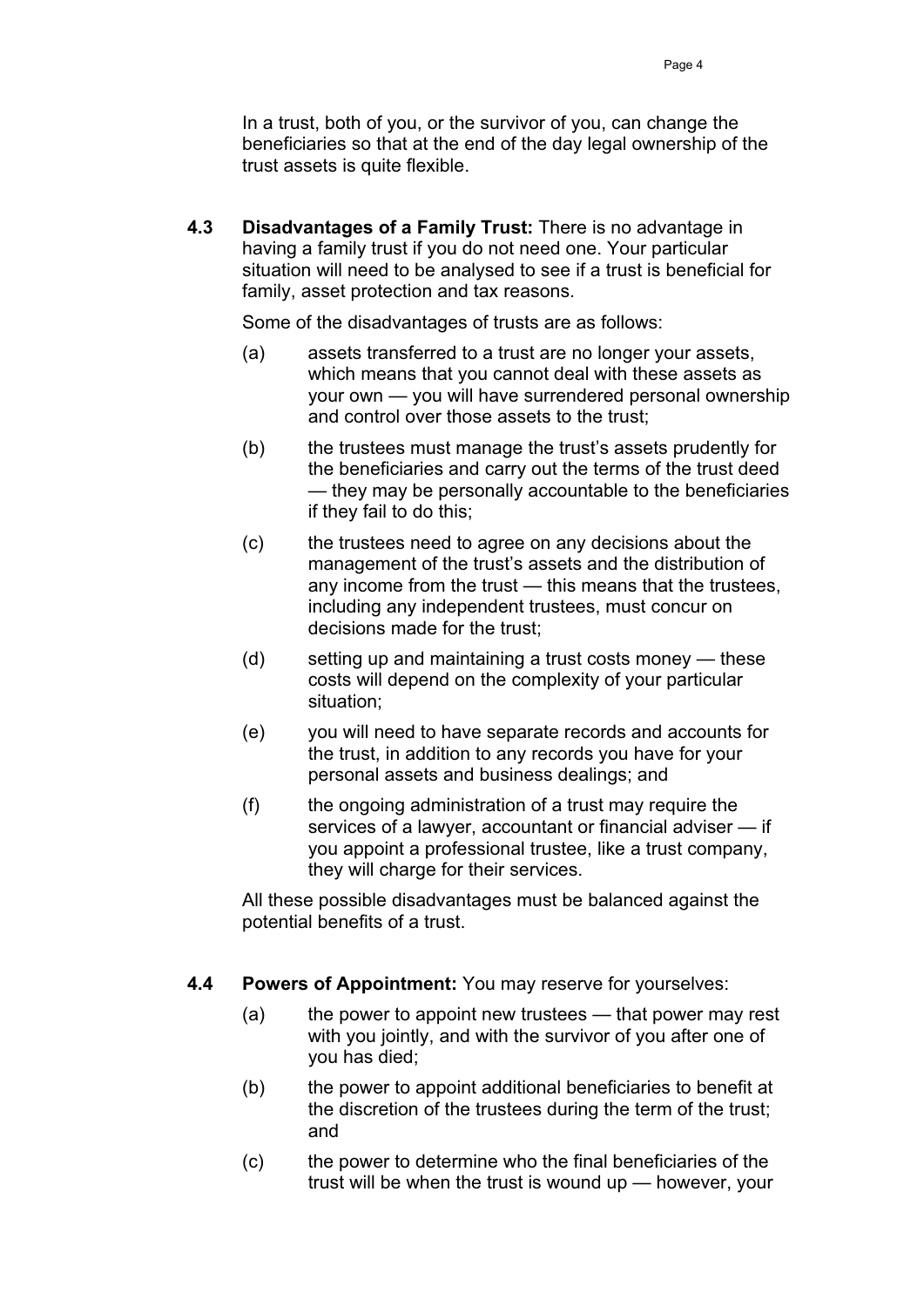trust deed should also have a fall-back position which will record who the final beneficiaries of the trust will be if you make no other nomination.

- **4.5 Your rights under the Property (Relationships) Act ("Act"):** If both of you own (either jointly or in common in equal shares) the assets which you are intending to transfer to your trust, then those assets may be relationship property. This typically applies to the family home, even if both of you are not recorded as the registered owners. It can also apply to assets acquired by either one of you before your marriage or de facto relationship started, if those assets were:
	- (a) acquired in contemplation of your marriage or de facto relationship; and
	- (b) intended for the common use and benefit of you both.

It may also apply to assets that either one of you acquired alone after your marriage or relationship began.

As of 1 February 2002, the Act gives a husband, wife or de facto partner the right to claim that a disposition of relationship property to a trust had the effect of defeating that person's claim (for example, the claim that person may otherwise have had to a onehalf share in the property as relationship property).

In appropriate circumstances, we may recommend that:

- (a) both of you enter into an agreement under the Act to contract out of the provisions of the Act; and/or
- (b) either one of you obtain independent legal advice about your rights under the Act;

before allowing the transfer of your relationship property to the trust to take place.

### **5. INSTRUCTIONS FROM YOU**

We need to discuss the following issues with you in order to clarify your instructions:

- (a) your reasons for establishing a trust;
- (b) your family structure;
- (c) your income position;
- (d) your asset position; and
- (e) your future income earning and life expectancy issues.

### **6. LEGAL STRUCTURE OF TRUSTS GENERALLY**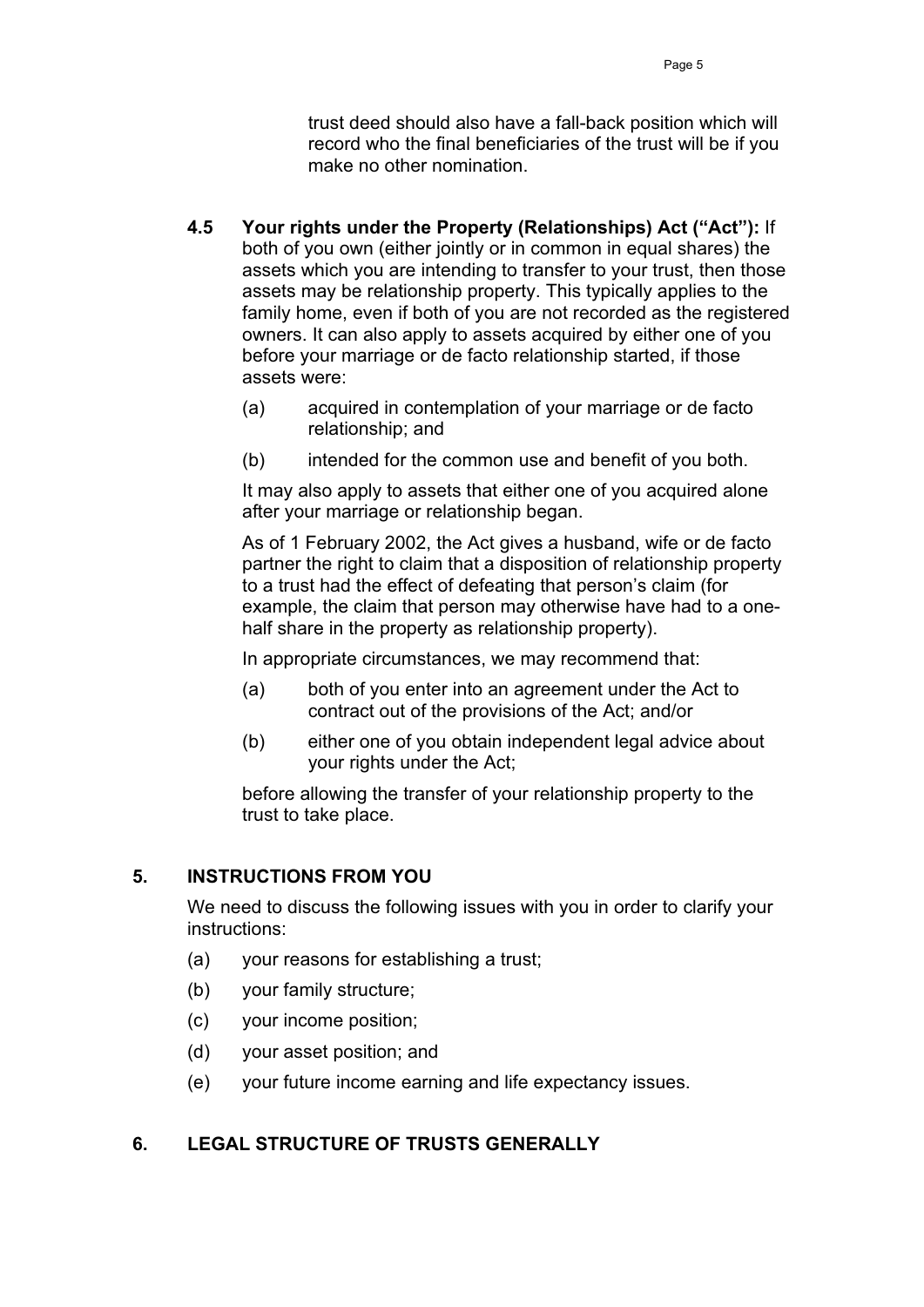We first need to determine what sort of trust structure is suitable for your needs and then settle on the form of the trust documents themselves. We will need to discuss the following issues with you.

**6.1 The Settlors:** The settlors make the initial settlement of assets (normally \$10.00 cash) to the trust.

We will discuss with you whether you wish to be the named settlors of your trust or whether there is someone else who would be suitable. Some persons like to have a parent or other close relative make the initial settlement.

Whether or not you are recorded as the settlors in the trust deed, it is likely that you will settle on the trust the majority of assets that will form the trust fund, in which case you may be viewed as the settlors.

**6.2 The Trustees:** You will need to decide whom to appoint as trustees. Having trustees who have no relationship with the beneficiaries provides the ultimate protection against the trust being attacked, but it results in a loss of control to those independent trustees.

Currently there is no problem legally with both of you being trustees of your own trust. Furthermore if there should be a law change, your trust deed may be flexible enough that you could resign and appoint replacement trustees.

In addition to appointing yourselves as trustees, we would recommend that you appoint one or two independent trustees who will help with:

- (a) situations where a beneficiary/trustee is put in a position of conflict; and
- (b) (specifically) situations where a beneficiary/trustee needs to exercise a trustee discretion to confer a benefit on himself or herself as a beneficiary.
- **6.3 Beneficiaries:** Anyone who will, or may, derive a benefit under the trust is a beneficiary. Normally, two classes of beneficiary are used in a family trust, being "Discretionary Beneficiaries" and "Final Beneficiaries".
	- (a) Discretionary Beneficiaries are those to whom the trustees have the discretion to distribute income or capital to during the term of the trust.
	- (b) The Final Beneficiaries, on the other hand, are those to whom the trust's assets would be distributed on the final winding up of the trust.
- **6.4 Ineligible Appointees:** You may wish to designate certain individuals who may not be appointed as beneficiaries. We will discuss with you whether this may apply to your situation for any reason.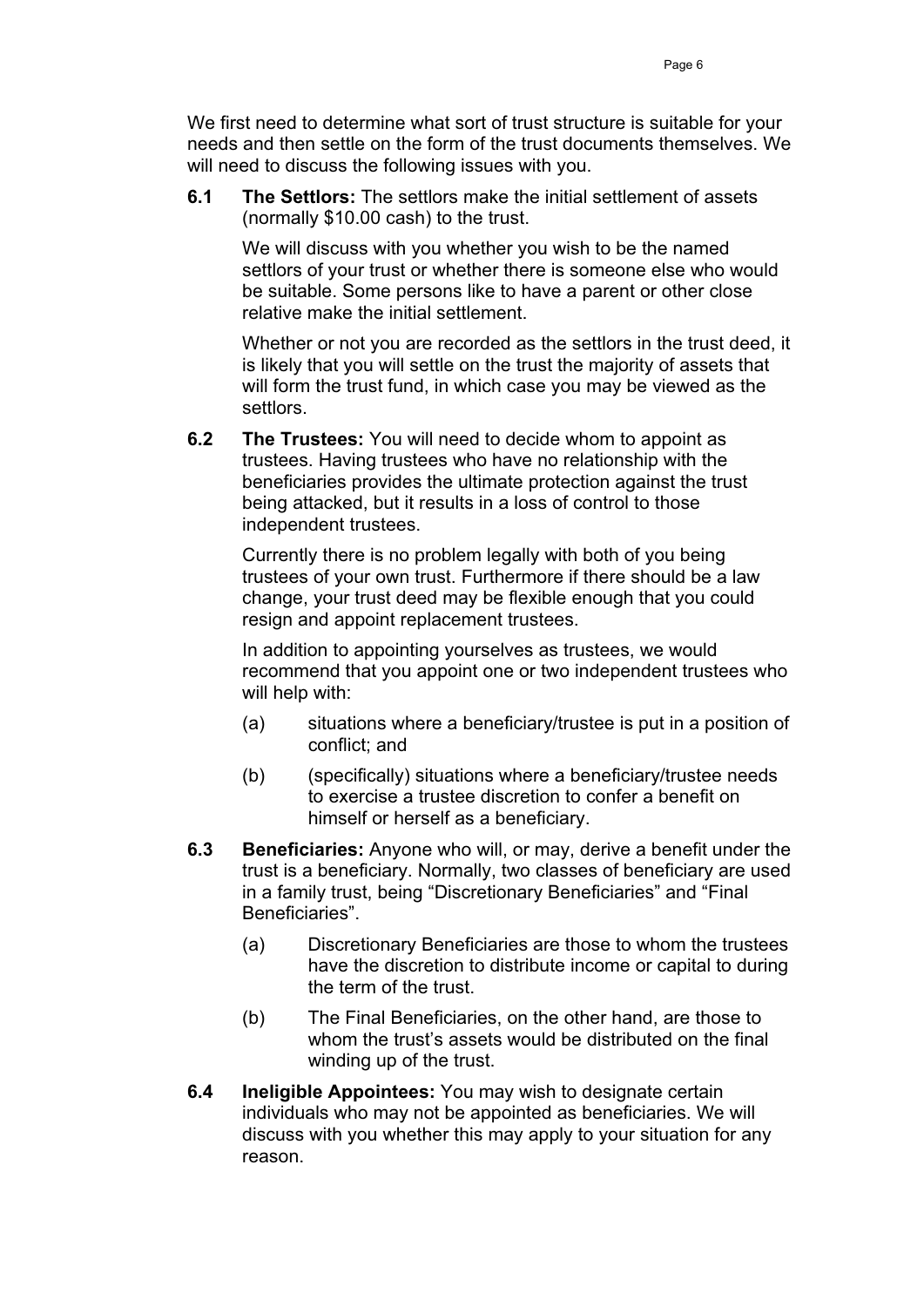- **6.5 Powers of Appointment:** We would normally reserve to you the power to appoint and remove trustees. These powers are quite significant as they allow you to retain a degree of control over who will be involved with the management of the trust over time.
- **6.6 Vesting Day:** The trust will be wound up on the vesting day, which will be defined in the trust deed.

This definition normally has two parts:

- (a) first, it states that it is a specific date, being up to a maximum of 80 years after the date of the trust deed (since legally a trust cannot run on indefinitely); and
- (b) secondly, the definition gives the trustees the discretion to nominate a vesting day sooner than the date fixed above, although a sole trustee cannot exercise this power if that trustee is also a beneficiary under the trust.

On this date, the trustees must distribute all remaining assets of the trust to the persons you have noted as your "Final Beneficiaries".

# **7. TRUST STRUCTURE OPTIONS**

**7.1 Single/Umbrella or Parallel/Mirror Trusts:** Essentially there are two trust structures which may be suitable in establishing your asset planning.

### **Single/Umbrella Trust**

- (a) The "umbrella trust" is where one trust is established and assets are transferred into that trust. The major advantage with this structure is that the assets effectively go into one pool which allows relatively straightforward administration.
- (b) However, if the assets are pooled in this way for one family group and the need arises to split the trust's assets between two or more groups of beneficiaries, it may be necessary to resettle the umbrella trust assets on two or more new trusts.
- (c) Furthermore, with umbrella trusts, when one of the settlors dies, the surviving settlor may be left with the power to unilaterally remove existing beneficiaries and substitute as yet unknown beneficiaries.

### **Parallel/Mirror Trusts**

(a) "Parallel trusts" and "mirror trusts" involve each settlor transferring assets to a different trust for which each holds certain powers (ie powers of appointment of beneficiaries and trustees), even though each trust may be established for the benefit of the same family group.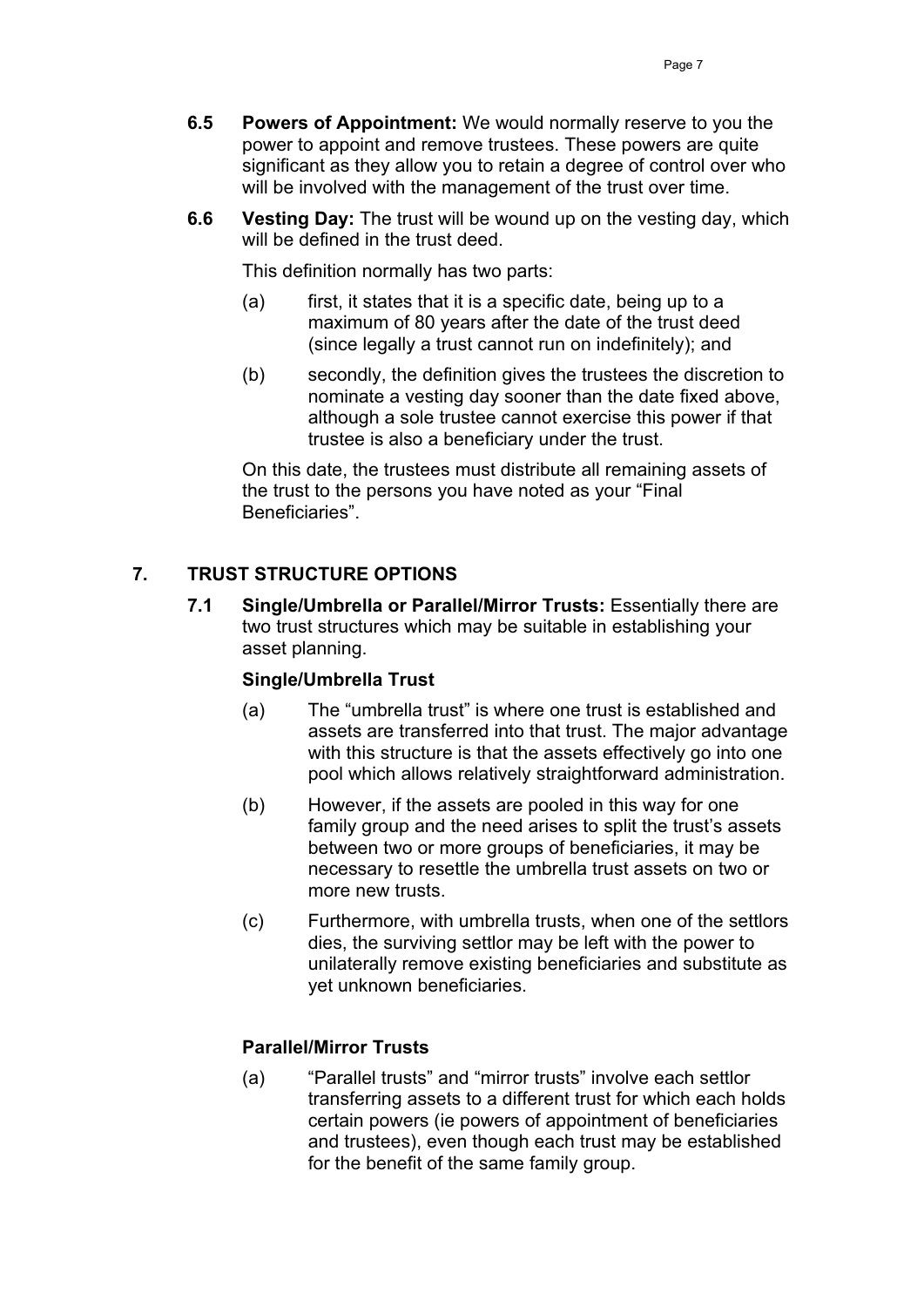- (b) With parallel trusts, the settlor of each trust is normally also included in the list of beneficiaries, in addition to his or her husband, wife or de facto partner. With mirror trusts, the settlor of each trust is excluded from the list of beneficiaries, with only the settlor of the other trust (and normally also the children) being beneficiaries of each trust.
- (c) Mirror trusts provided a way of avoiding death duty, which was imposed on a person who settled assets on a trust of which he or she was also a beneficiary. As this aspect of the law has now been abolished in New Zealand, mirror trusts are less in favour, with parallel trusts providing the preferred model for those who require two trusts.
- (d) Parallel trusts also have the advantage of resolving two potential problems with the mirror trust model – first, on the death of one settlor in the mirror trust scenario, the survivor would be left with an interest in only half of the family assets held by the two trusts; secondly, if the relationship between the settlors broke down, the potential existed for one settlor to refuse to distribute the trust assets to the other party, if that settlor was in a position where he or she did not need to receive the assets from the other party's trust.
- (e) The main advantage of the parallel trust structure is that, if it is necessary to provide for two separate groups of beneficiaries at some time in the future, or if estate duty is reintroduced in its previous form, this structure can be more readily adapted to fit changes in circumstances.
- **7.2 Fixed Purpose Trusts:** You may wish to create a trust to hold assets for a special purpose or need. For example, you may wish to:
	- (a) provide for the welfare of a child with special needs;
	- (b) create a trust for a charitable purpose; or
	- (c) create a trust specifically to provide for the education of one or more persons.

This is an area that we will discuss with you in further detail to determine what trust structure(s) are appropriate to meet your needs.

# **8. TRUST PROPERTY ACQUISITIONS AND GIFTING**

**8.1 Sale of Assets to a Trust:** There are very few limits on the types of assets you can put into trust. Generally speaking though, it is desirable that you retain personal ownership of your amenity assets such as: